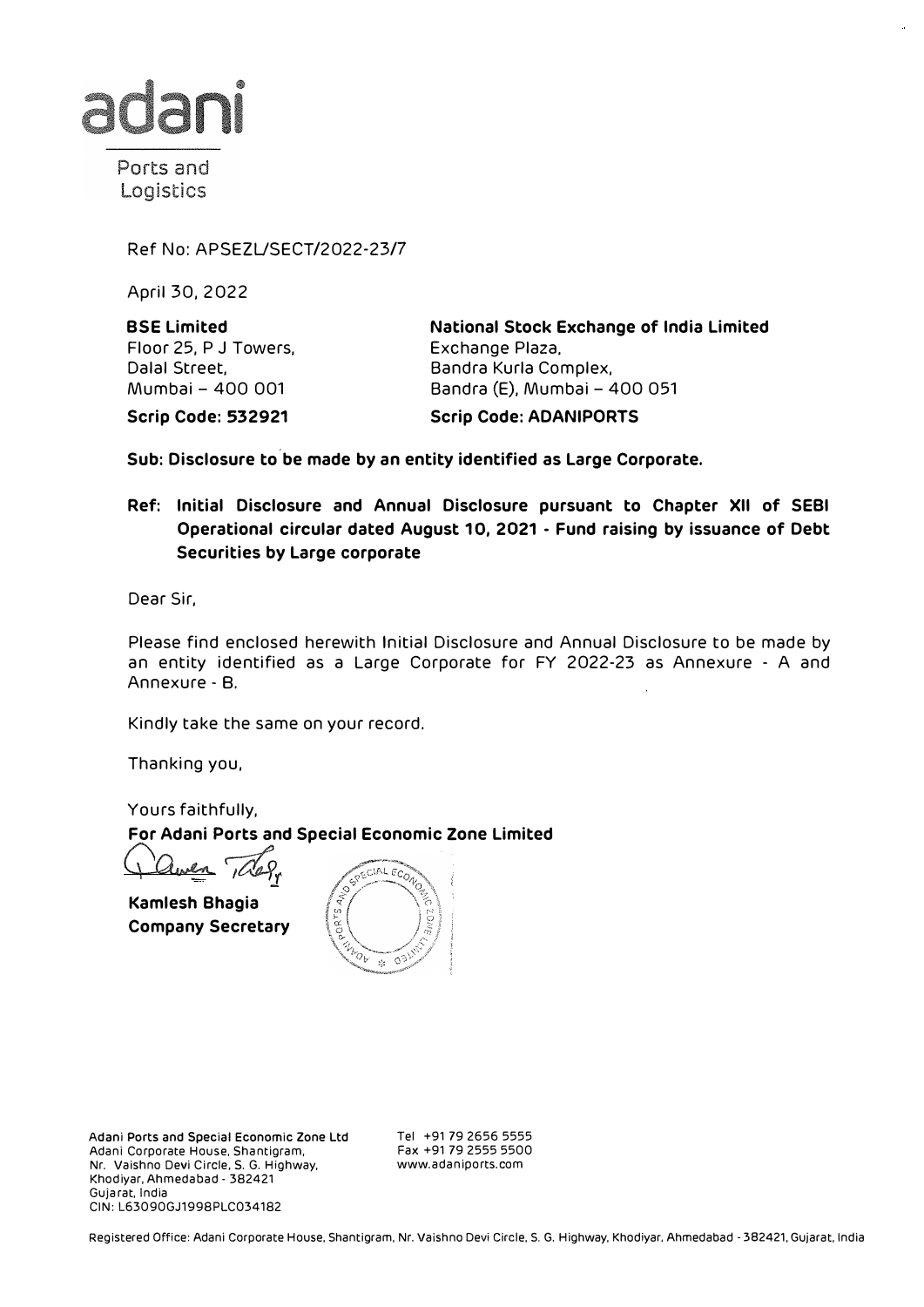

# **Annexure - A**

## **Initial Disclosure to be made by an entity identified as a Large Corporate**

| Sr.<br>No.                | <b>Particulars</b>                                                                                                                                                    | <b>Details</b>                                             |  |  |
|---------------------------|-----------------------------------------------------------------------------------------------------------------------------------------------------------------------|------------------------------------------------------------|--|--|
| $\mathbf{1}$              | Name of the Company                                                                                                                                                   | Adani Ports and<br>Special<br><b>Economic Zone Limited</b> |  |  |
| $\overline{2}$            | <b>CIN</b>                                                                                                                                                            | L63090GJ1998PLC034182                                      |  |  |
| $\overline{\overline{3}}$ | Outstanding borrowing of Company as on Rs. 8,882.66 Crore<br>31 <sup>st</sup> March, 2022*                                                                            |                                                            |  |  |
| $\overline{4}$            | Highest Credit Rating during the   AA+ with stable outlook by ICRA,<br>previous FY along with name of the CARE <sup>#</sup> and India Ratings<br>Credit Rating Agency |                                                            |  |  |
| 5                         | Name of Stock Exchange in which the<br>fine shall be paid, in case of shortfall in<br>required borrowing<br>the<br>under<br>the framework                             | <b>BSE Limited</b>                                         |  |  |

\*Excluding External Commercial Borrowings of INR 29,759.58 Crore, Inter-corporate loan of INR 2,371.52 Crore and Short Term Borrowings of INR 3,700 Crore.

#Credit Rating issued by CARE is withdrawn during the year pursuant to the repayment of NCDs.

We confirm that we are a Large Corporate as per the applicability criteria given under the Chapter XII of SEBI Operational circular dated August 10, 2021.

## **For Adani Ports and Special Economic Zone Ltd.**

**Clures** 125

Company Secretary **Chief Executive Officer** Tel: +91 79 25555367 Tel: +91 79 25555288 Email: Kamlesh.Bhagia@adani.com Email: karan.adani@adani.com

**Kamlesh Bhagia**<br>Kamlesh Bhagia **Canadiani Register** 



**Adani Ports and Special Economic Zone Ltd**  Adani Corporate House, Shantigram, Nr. Vaishno Devi Circle, S. G. Highway, Khodiyar, Ahmedabad - 382421 Gujarat, India CIN: L63090GJ1998PLC034182

Tel +91 79 2656 5555 Fax +91 79 2555 5500 www.adaniports.com